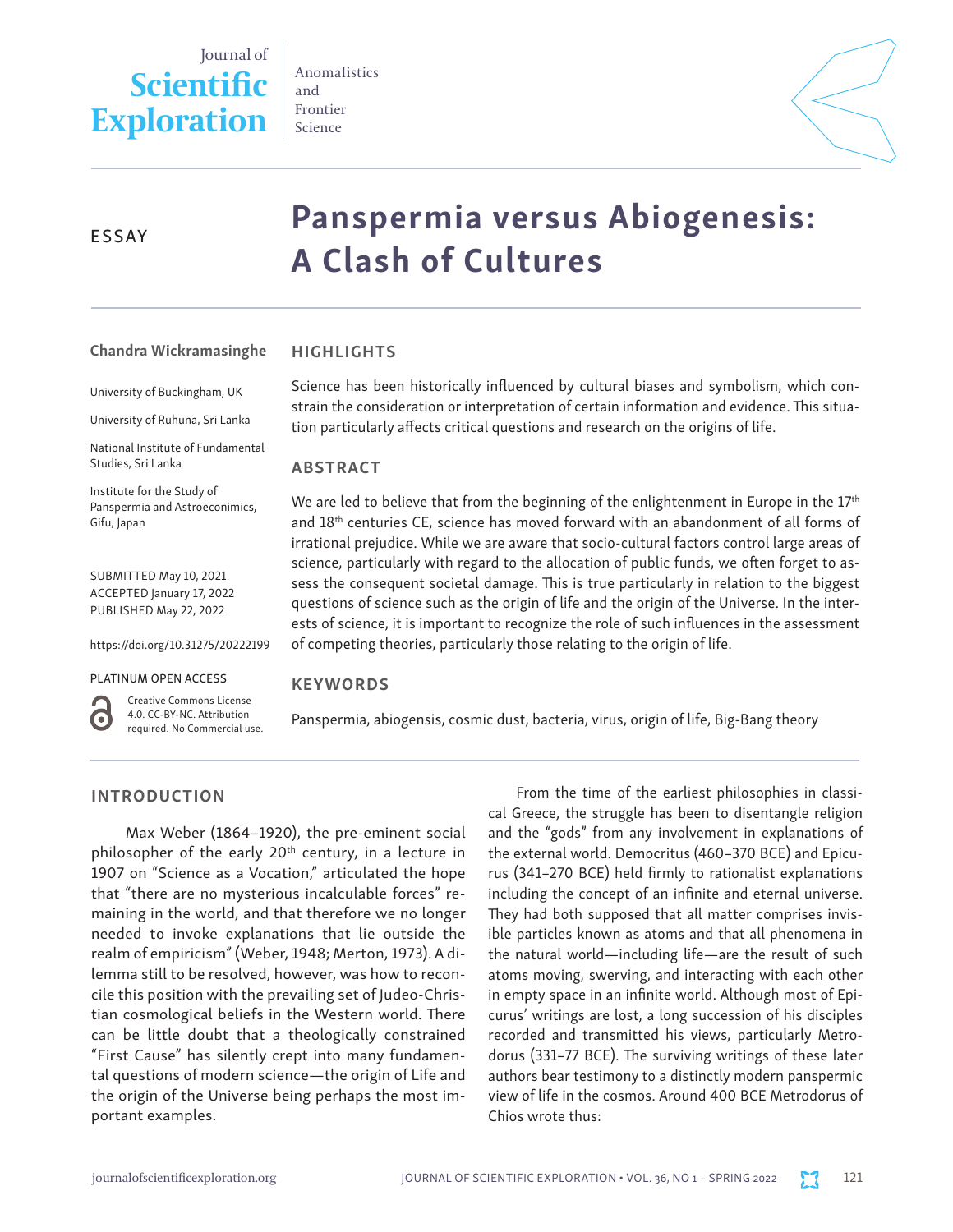It is unnatural in a large field to have only one shaft of wheat and in the infinite universe only one living world . . . (Metrodorus)

These ideas relating to life implied furthermore an infinite Universe that was essentially independent of control by any god or pantheon of gods.

The same freedom from theistic control was implied in the writings of the pre-Socratic philosopher Anaxagoras of Clazomenae (500 to 428 BCE). Although very few of the writings of Anaxoragas have survived, fragments handed down to St. Irenaeus (~200 CE) state clearly that Anaxagoras thought ". . . life was originally generated in moist conditions (Mansfield, 1986); and Theophrastus (born 371 BCE) had reported earlier that ". . . according to Anaxagoras the air contains the seeds of all living things, and that these, carried down by the rain, produce plants . . . " Finally, we have the surviving writings of Diogenes Lucretius (~3 century CE) reporting that Anaxagoras held the universe to be made of particles and also that seeds of life were carried across the cosmos and took root wherever they fell on fertile soil (Theophrastus, 1999). The combination of these reports suggest clearly that Anaxagoras is the originator of panspermic theory, at any rate in its Western tradition.

We should note, however, there are earlier references to panspermia in the wider world outside Europe. Ancient Egyptian papyri and engravings have references to panspermia that go back to the Old Kingdom in Egypt (ca. 2649–2130 BCE), and similar references are also found in the *Rigveda* (1500–1000 BCE) (Temple, 2007). Vedic traditions unequivocally encapsulate ideas concerning the cosmic nature, antiquity, and eternity of life, ideas that found their way into Jain as well as Buddhist philosophy in the 5th century BCE. The non-European provenance of the concept of panspermia, in the author's view, has played no minor role in the development of prejudice against it as well as its persistence even to the present day. Such prejudice is reinforced nowadays by the power of the internet and Google in particular which invariably refers to panspermia as a "marginalized" theory that a majority of scientists choose to disown.

#### EVOLUTION OF MODERN SCIENCE

In its earliest beginnings, science arose as the solitary pursuit of individual philosophers whose ideas were often opposed to the status quo. Anaxagoras, who introduced ideas of panspermia into the Western canon, also declared that the Sun was a red-hot stone and the Moon was made of earth, and for his heresy he was banished from Athens.

State control of science thus seems to be no new thing. Examples are to be found scattered throughout history—extending from the time of classical Greece, through the long saga of the Ptolemaic epicycles in the Middle Ages, and the control of science by the Papacy stretching through into modern times (Merton, 1973).

The involvement of the State or of large organizations in the conduct of science has become necessary today to varying degrees. This is due mainly to the requirement of large funds to set up projects, which are often expensive and beyond the reach of individual scientists. Moreover, these so-called "big–projects" require large teams of scientists using expensive equipment, so organization and central control becomes necessary. Examples of such ongoing big projects include the space exploration of planets by NASA and other similar space agencies, the Hadron Collider operated by CERN, and major genome sequencing projects in several countries—to name but a few. In all such projects conformity is a requirement for social cohesion, but it also too often stands in the way of progress. In the case of NASA's declared mission to search for extraterrestrial life, the insistence on an undeclared premise that life originated in situ on Earth immediately prejudices the outcome.

European science from the time of the Renaissance onward developed ostensibly to challenge superstition and mysticism—for instance witchcraft and alchemy. The birth of scientific academies in France and England such as the French Academy and the Royal Society are markers of this process. In the process of rejecting superstition, an incidental consequence was also to reject non-Aristotelian traditions of philosophy which included concepts such as panspermia. A more general trend to persist was the rejection of all non-European traditions of knowledge as part of the growing dominance of Western imperial power, and particularly with the rapid expansion of the British Empire through the  $17<sup>th</sup>$  and  $18<sup>th</sup>$  centuries.

One remarkable instance of rejecting non-European ideas was the stubborn and continued rejection of the Hindu number system (later called the Indo–Arabic number system). Although knowledge of this number system had undoubtedly reached Europe long before the Middle Ages, its rejection in favor of the cumbersome Roman numerals continued well beyond the end of the 16th century (Cajori, 1993). The first Arab reference to this number system is found in a fragment of writing by the Syrian mathematician and philosopher Severus Sebokht of Nisibis (575–667 CE). Praising the wisdom and scholarship of ancient India he states thus:

I will omit all discussion of the science of the Hindus, a people not the same as the Syrians; their subtle discoveries in this science of astronomy, discoveries that are more ingenious than those of the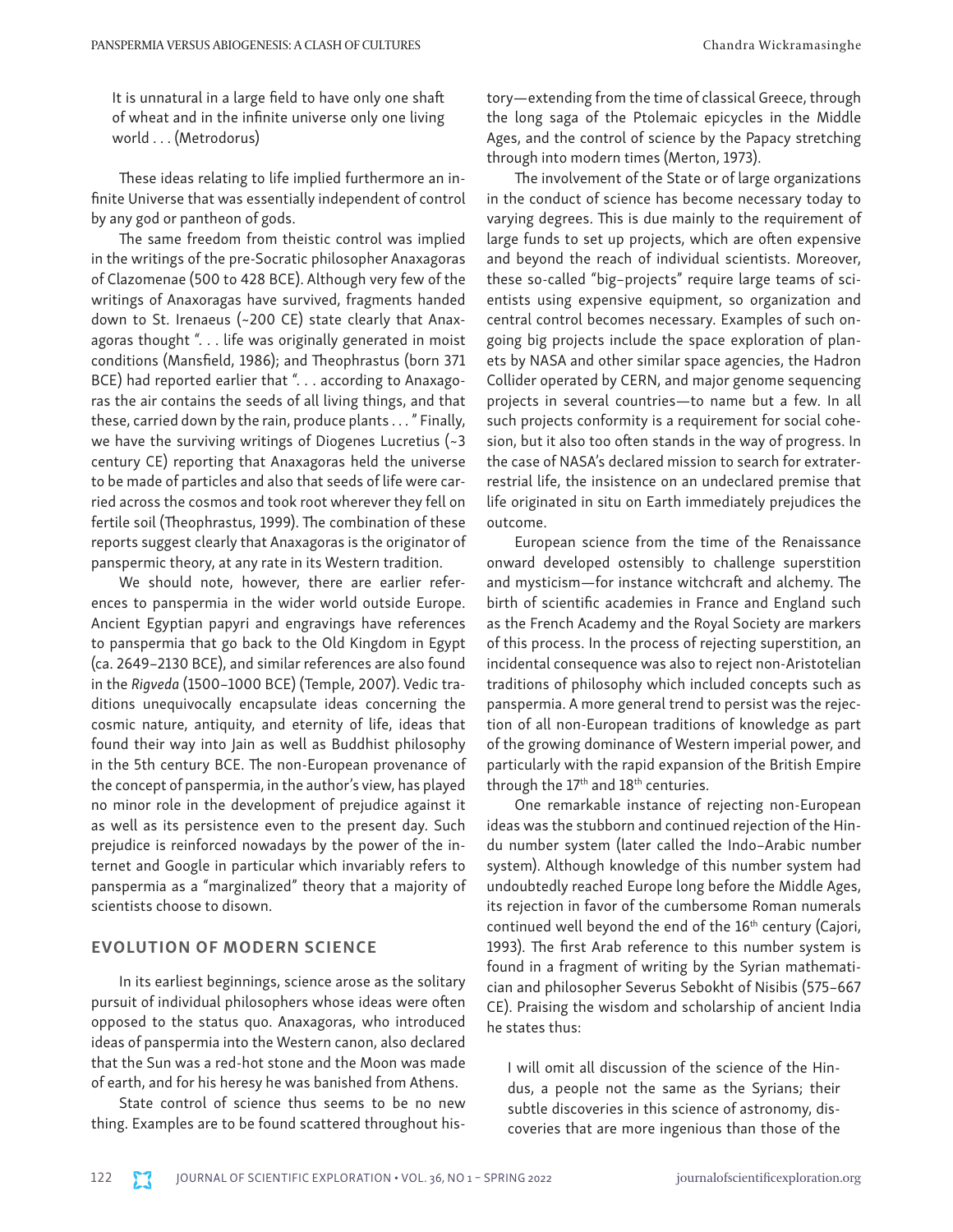Greeks and the Babylonians; their valuable methods of calculation; and their computing that surpasses description. I wish only to say that this computation is done by means of nine signs. If those who believe, because they speak Greek, that they have reached the limits of science should know these things they would be convinced that there are also others who know something.

The long delay in the transition to Hindu numerals was undoubtedly connected with a deep-rooted suspicion of the alien non-Christian pagan culture from which this system had emanated. This is an example of the role of cultural supremacy in the sanctioning of philosophical and scientific paradigms. Graeco-Roman science, philosophy, and indeed the whole of classical culture, was regarded as being the direct ancestor of all European culture. Thus no other knowledge tradition was effectively given a look-in.

#### RESISTANCE TO PANSPERMIA

A rejection of panspermia came scarcely a century after it was first discussed in a Western context by Anaxagoras and Epicurus as we have already noted. This was mainly due to the powerful influence of the philosopher Aristotle of Stagiera (385–323 BCE) who proposed a rival concept of the "spontaneous generation" of life, suggesting that life arose spontaneously from non-living matter whenever and wherever the right conditions prevailed. This was famously exemplified by his "observation" of "fireflies emerging from a mixture of warm earth and morning dew." Although religion or theistic intervention was not explicitly invoked by Aristotle, the doctrine of spontaneous generation of life on the Earth lent itself readily to such an interpretation at a later time.

Aristotle's influence as a pre-eminent philosopher and an astute observer of the natural world is evident in the vast number of surviving texts and commentaries that are still being studied by scholars. Following the adoption of Christianity in the Roman Empire by Constantine in the 3rd century CE it was therefore not surprising that Aristotelean philosophy had to be somehow accommodated. This was accompanied by a firm rejection of the ideas of Anaxagoras, Democritus, and Epicurus, ideas that did not lend themselves as readily to a theistic explanation.

The Aristotelean worldview later came to be finetuned by Christian theologians and philosophers, notably Thomas Aquinas (1224–1274 CE), who advocated a strictly geocentric model of the world, one that necessarily also included the concept of life being Earth-centered. A strict allegiance to such a model soon came to be tied up with faith rather than fact, so that overturning it became ever more difficult as the centuries progressed. The concept of a physical universe firmly centered on the Earth persisted for several centuries, but was of course eventually dismantled by the Copernican revolution of the 16<sup>th</sup> century. The idea of Earth-centered life and biology, however, persisted right through into modern times.

#### FROM ABIOGENESIS TO PANSPERMIA

At the dawn of the 21<sup>st</sup> century the fundamental logical choice in relation to the origin of life lay between two competing concepts: (a) abiogenesis—life generated in situ on Earth (following Aristotelian logic) and with such life emerging and evolving independently of the wider cosmos, and (b) panspermia—life being a cosmic phenomenon, arriving on a planet such as Earth and evolving by means of the transfer and interchange of microbiota (bacteria and viruses) in a vast cosmic context. As we have already mentioned, the latter point of view has deep roots going back to the pre-Socratic philosophers, and even much earlier to ancient Egypt and to Vedic philosophies of India (Figure 1) (Temple, 2007).

It is interesting to note that over the past 500 years, panspermia has received only scant mention in scientific or literary sources in Europe. In the early 18<sup>th</sup> century the French historian Benoît de Maillet (1656–1738) wrote that the cosmos "is full of seeds of everything that can live in the universe" which is of course reminiscent of the original ideas of Epicurus and Anaxagoras (Wainwright & Alshammari, 2010). However, any reference to panspermia as a scientific proposition, let alone support for it, does not show up until the latter part of the nineteenth century.

Louis Pasteur (1822–1895) was the first to confront the subject of panspermia with a series of famous experiments—for example the souring of milk and the fermentation of wine. He showed to everyone's satisfaction that these processes do not take place in the absence of microorganisms, and therefore that microorganisms in general must always be derived from pre-existing microorganisms (Pasteur, 1857). Pasteur thus effectively disproved the reigning dogma of "spontaneous generation," the Aristotlean idea that life could arise spontaneously from inorganic matter. He also famously enunciated the dictum—Omne vivum e vivo—all life is from life, and this view was taken up and supported enthusiastically by several distinguished contemporary physicists. For instance, the German physicist Hermann von Helmholtz (von Helmholtz, 1874) wrote:

It appears to me to be fully correct scientific procedure, if all our attempts fail to cause the production of organisms from non-living matter, to raise the question whether life has ever arisen, whether it is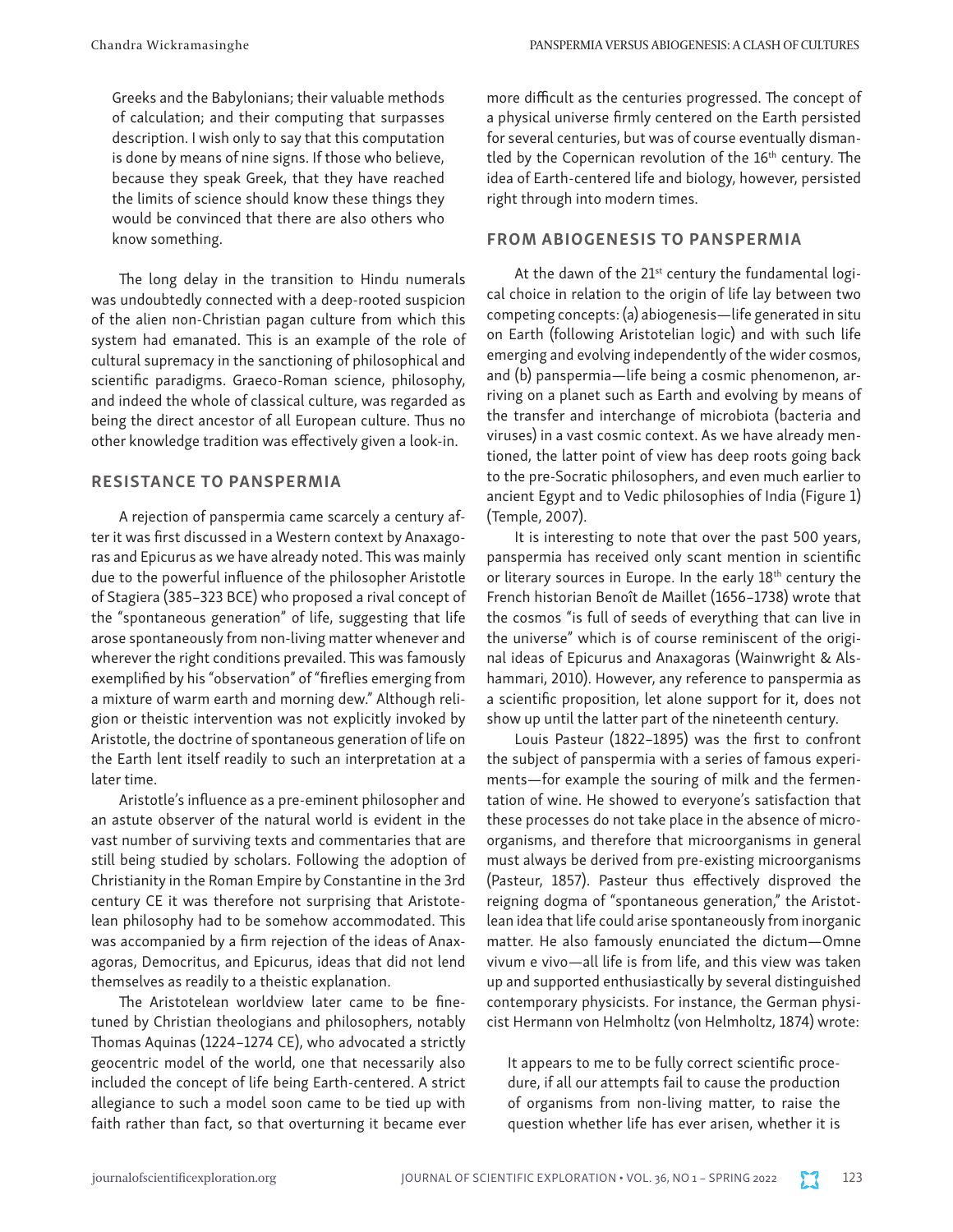

Figure 1. The trajectory of panspermia from prehistory to modern times.

not as old as matter itself, and whether seeds have not been carried from one planet to another and developed everywhere where they have fallen on fertile soil. . . .

And in Britain, Lord Kelvin (William Thomson) (Thomson, 1871) declared "Dead matter cannot become living without coming under the influence of matter previously alive. This seems to me as sure a teaching of science as the law of gravitation. . . . " In Sweden the Nobel Prize winning Chemist Svante Arrhenius was similarly swayed and enthusiastically proselytized for the "doctrine of panspermia" in his book *Worlds in the Making* (Arrhenius, 1908).

In retrospect it is difficult to believe that all such pronouncements were consistently ignored in the decades that followed. At every turn the Earth-centred Aristotelian point of view of spontaneous generation re-emerged to dominate even the strongest evidence pointing to the possibility of an alternative panspermic viewpoint. Weak and uncertain evidence of the lack of space-hardiness of bacteria was presented in the 1920s to argue stridently against the feasibility of panspermia. Over the past few decades, however, the space hardiness of bacteria has been established almost beyond refute, so all the initial objections that were raised are found to be false (Wickramasinghe et al., 2010; Wickramasinghe, 2015; Wickramasinghe & Tokoro, 2014a,b). Contrary to what is often wrongly stated, in popular as well as more scientific writings, panspermia in 2022 is the furthest removed from mere speculation; rather it is firmly rooted in data and irrefutable facts (Hoyle & Wickramasinghe, 2000).

## FAILURE OF LABORATORY EXPERIMENTS TO SUPPORT SPONTANEOUS GENERATION

The functioning of a living system depends on thousands of chemical reactions taking place within a membrane-bound cellular structure. Such reactions, organized in groups into metabolic pathways, have the ability to harness chemical energy from the surrounding medium in a series of very small steps, transporting small molecules into the cells, building biopolymers of various sorts, and ultimately making copies of itself possessing a capacity to evolve. Batteries of enzymes, comprising chains of amino acids, play a crucial role as catalysts precisely controlling the rates of chemical reactions. Without enzymes there could be no life.

In present-day biology the information contained in the enzymes—the arrangements of amino acids into folded chains—is crucial for life, and this information is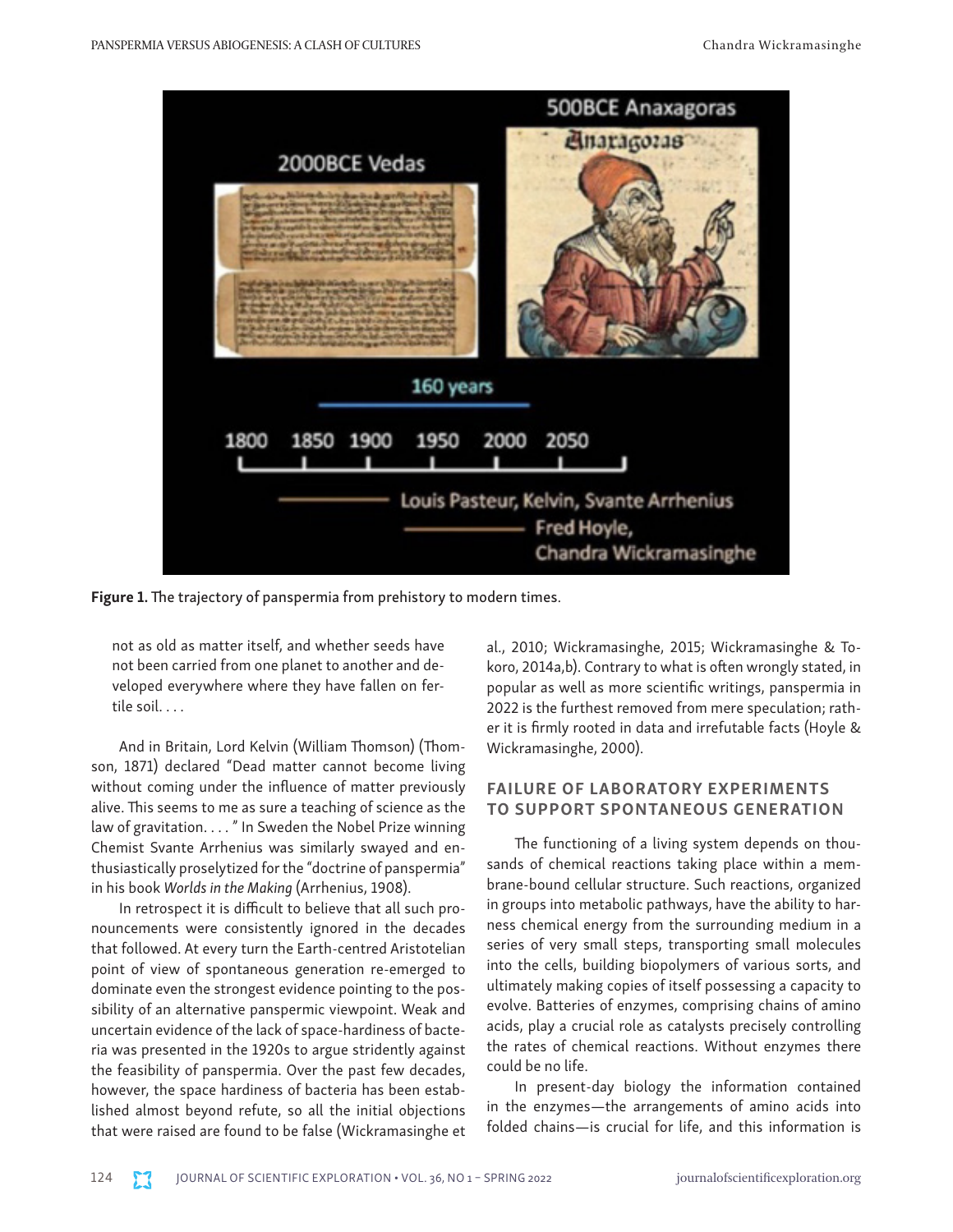transmitted via the coded ordering of nucleotides in DNA. In a hypothetical RNA-world that may have predated the DNA-protein world, RNA is posited to serve a dual role as both enzyme and genetic transmitter. If a few ribozymes are regarded as precursors of all life, one could attempt to make an estimate of the probability of assembly of a simple ribozyme comprising 300 bases. This probability turns out to be 1 in  $4^{300}$ , equivalent to 1 in  $10^{180}$ , which can hardly be supposed to happen even once in the entire 13.7 billion year history of the entire universe. It is therefore not surprising to find that after nearly half a century of experiments in laboratories around the world no progress can be seen to demonstrate the process of spontaneous generation of life (Wickramasinghe et al., 1996). The failure to witness any trend whatsoever toward the emergence of a living system is normally attributed to the infinitesimal scale of the laboratory system when compared to the postulated terrestrial setting in which life is thought to arise. Yet, if we move from the laboratory flask to all the oceans of the Earth we gain in volume only a factor of  $\sim 10^{20}$ , and in time from weeks in the laboratory to, say, half a billion years, the gain is a factor of 10<sup>10</sup>. In the probability calculation for the single ribozyme we thus gain only a factor of 10<sup>30</sup> in all, reducing the improbability factor stated earlier from 1 in 10<sup>180</sup> to 1 in 10<sup>150</sup>. On this basis it is very difficult to avoid the conclusion that the emergence of the first evolvable cellular life form was a unique event in the cosmos. If this did indeed happen on Earth for the first time, it must be regarded as a "near miraculous" event that could not be repeated elsewhere, let alone in any laboratory simulation of the process. To overcome improbabilities on the scale involved here, it stands to common-sense reasoning that one would gain immensely by going for the biggest system available. And the biggest available system is manifestly the Universe as a whole.

The argument that panspermia must be rejected because it merely transfers the problem of origin from Earth to another setting is by no means scientific. The question whether life started de novo on Earth, or was introduced from the wider universe, is a fully scientific inquiry that merits investigation—one that is open to test and verification in various ways.

Ultraviolet and infrared spectral signatures that could be regarded as having a connection with biology are present everywhere in the universe—from the solar system to the most distant galaxies, even to distances exceeding 8 billion light years. The total amount of such organic material in our galaxy alone amounts to nearly one third of all the carbon in interstellar space. The possibility that all this organic material is the result of prebiotic chemical evolution is mere wishful thinking—particularly in view of the combinatorial arguments to which I have already alluded.

Whenever similar spectroscopic features are found on the Earth we attribute them without hesitation to degradation products of biology—indeed well over 99.99% of all the organics on Earth are indisputably biogenic.

We appear to be forbidden by culture and convention from adopting the same logic we apply on Earth to a cosmic scale—the argument being that life outside Earth is an extraordinary claim for which extraordinary evidence is called for. On the contrary, the confinement of life to the Earth can be regarded as the extraordinary claim, particularly in view of the multiple dynamical pathways available for interstellar and interplanetary transfers, and the survival properties of bacteria that have been identified and documented (Wickramasinghe et al., 2020).

# GROWING INDICATIONS FOR COMETARY PANSPERMIA

Spontaneous generation or panspermia?—This is fundamentally a cultural choice at the outset, but once the choice is made it could be rigorously subjected to empirical tests and verification/falsification procedures in a Popperian sense. At the present time all such tests for spontaneous generation have produced null or at best ambiguous results as we saw earlier, whereas a wide range of tests of panspermia have led to a positive outcome. These latter results are summarized in this section.

From the 1970s onward, the present author, in collaboration with the late Sir Fred Hoyle, and later with other collaborators, began to assemble a vast body of data and evidence to support panspermia from astronomy, geology, as well as biology (Wickramasinghe et al., 1996). New data and new facts continue to provide ample verification of prior predictions with ever more compelling evidence pointing to the inevitability of panspermia as opposed to spontaneous generation as the mode of origin and propagation of life throughout the universe.

I will not dwell on details of evidence here but only summarize the salient facts that have been amply discussed in a long series of recent books and technical papers (Wickramasinghe et al., 2010; Wickramasinghe, 2015; Wickramasinghe & Tokoro, 2014a,b; Hoyle & Wickramasinghe, 2000). The following timeline of developments is worthy of note:

- $\Box$  1962: The prediction and discovery that carbon was the main component of cosmic dust.
- $\Box$  1974: The identification of organic polymers making up the bulk of interstellar dust, suggesting they may be the break-up products of bacteria and viruses.
- <sup>1977</sup>: The epidemiology of an outbreak of H1N1 influenza that was consistent with viral ingress from space (Hoyle & Wickramasinghe, 1979).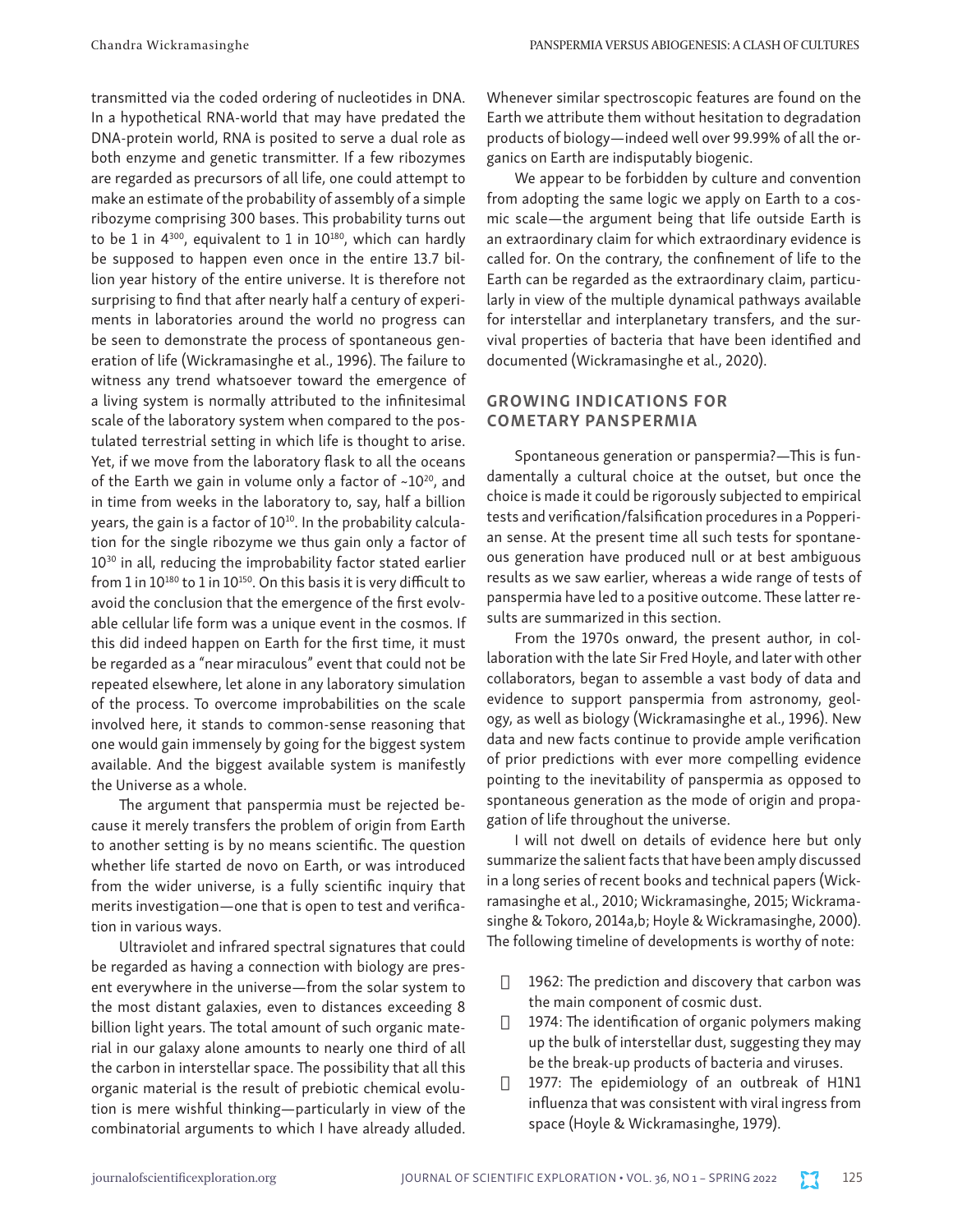- $\Box$  1982: A prediction of the detailed mid-infrared absorption spectrum of interstellar dust based on prior laboratory experiments that was verified later by observations of the galactic infrared source GC-IRS7 (Hoyle & Wickramasinghe, 2000). We have regarded this as a crucial step in establishing panspermia as a process that satisfied a crucial "Popperian" test. These new infrared observations have been more conservatively interpreted by critics as merely representing the complex organic building blocks of life on a vast cosmic scale, with their assembly into primitive life occurring in cosmically augmented "primordial soups" on Earth-like planets. An objection to this is that organic molecules are a far cry from the simplest form of microbial life. The improbability of their assembly to such microbes have been shown to be on a superastronomical scale—pointing to an origin of life encompassing cosmological dimensions of space and time (Hoyle & Wickramasinghe, 2000).
- $\Box$  1986: A prediction of the detailed mid-infrared emission spectrum of the dust tail of comet P/Halley based on prior laboratory experiments for freezedried bacteria (Hoyle & Wickramasinghe, 2000).
- $\Box$  1996: Eruption of Comet Hale Bopp at large heliocentric distance at 6AU (Wickramasinghe et al., 1996).
- $\Box$  2001: Prediction of bacteria entering the stratosphere verified at a height of 41 km (Harris et al., 2002).
- □ 2015: Rosetta Studies of Comet 67P/Churyumov-Gerasimenko showing consistency with the presence of bacteria (Wickramasinghe et al., 2015).
- $\Box$  2016: Earliest evidence of life on the Earth during the Hadean epoch during a time of comet impacts (Bell et al., 2015).
- $\Box$  2018: Microorganisms found on the outside of the International Space Station 400 km above the Earth (Grebennikova, 2018). There is no easy way to maintain that such microorganisms could have been lofted from the surface of the Earth, so strongly supportive evidence for panspermia continues to grow.

In addition to such explicit verifications of prior predictions, there was also the discovery after 2001 of unmistakable "viral footprints" in our own DNA and the DNA of plants and animals confirming the prediction from panspermia of cosmic viruses driving biological evolution on the Earth (Hoyle & Wickramasinghe, 1982; Wickramasinghe, 2012; Steele et al., 2018). Other astronomical and biological data decisively supporting panspermia is further summarized in two recent reviews by Steele et al. (2018, 2019).

The partial list given above can be enlarged to include more detailed facets of correspondence between the predictions of the panspermia model and a diverse set of observations. I would argue that no wrong theory can be characterized by such an impressive record of detailed predictions of being unfailingly verified. It appears ironical that the stronger the supportive evidence has become for panspermia in recent times, the ferocity and the irrationality of opposition to it has grown stronger. It is becoming amply clear that cultural influences are beginning to play a decisive role in attempting to stall a long overdue paradigm shift in science. It is also my view that a hidden reason is that the concept of panspermia could be interpreted as being at odds with Graeco-Roman and Judeo-Christian traditions of religion and philosophy.

An aspect of panspermia that has been subject to much ridicule is the idea that viral and bacterial pathogens responsible for epidemics of disease could have an ultimate space origin. In the context of an unknown or poorly defined origin of the current Covid-19 pandemic, and with the growing evidence in support of panspermia, a panspermic primary origin of this virus as indeed all pandemic viruses cannot be ruled out (Hoyle & Wickramasinghe, 1979; Steele et al., 2020). Many aspects of the epidemiology of this new virus supports the idea of a primary atmospheric fallout modulated by atmospheric turbulence over several scales and followed by person-to-person spread. The disentanglement of the two processes presents a continuing challenge to scientists.

It is worth noting in this context that the total viral content of the Earth is truly astronomical and is by no means fully charted. For example, a single litre of seawater collected in marine surface waters has been estimated to contain more than 100 billion viruses—the vast majority of which remain unidentified (Furnham, 1999; Parsons et al., 2012). The total viral content of the oceans is estimated to be in excess of  $10^{30}$ ; the vast majority of identified species are informationally rich bacterial phages, but with a hitherto unknown component of other viruses also included in this tally. While this number does not represent genetically distinct phages, it is nevertheless astoundingly superastronomical, exceeding by more than a factor of a million the total number of stars in the entire observable universe which is  $\sim 10^{24}$ . This comparison of astronomically big numbers is a startling indication of the possible connection between life on Earth and the wider cosmos.

### A SUMMING UP OF THE EVIDENCE

In the past five decades abiogenesis has been confronted with a formidable array of new facts from astronomy, geology, space science, and molecular biology, all of which may have challenged its validity. Simultaneously an ever-increasing number of predictions of panspermia has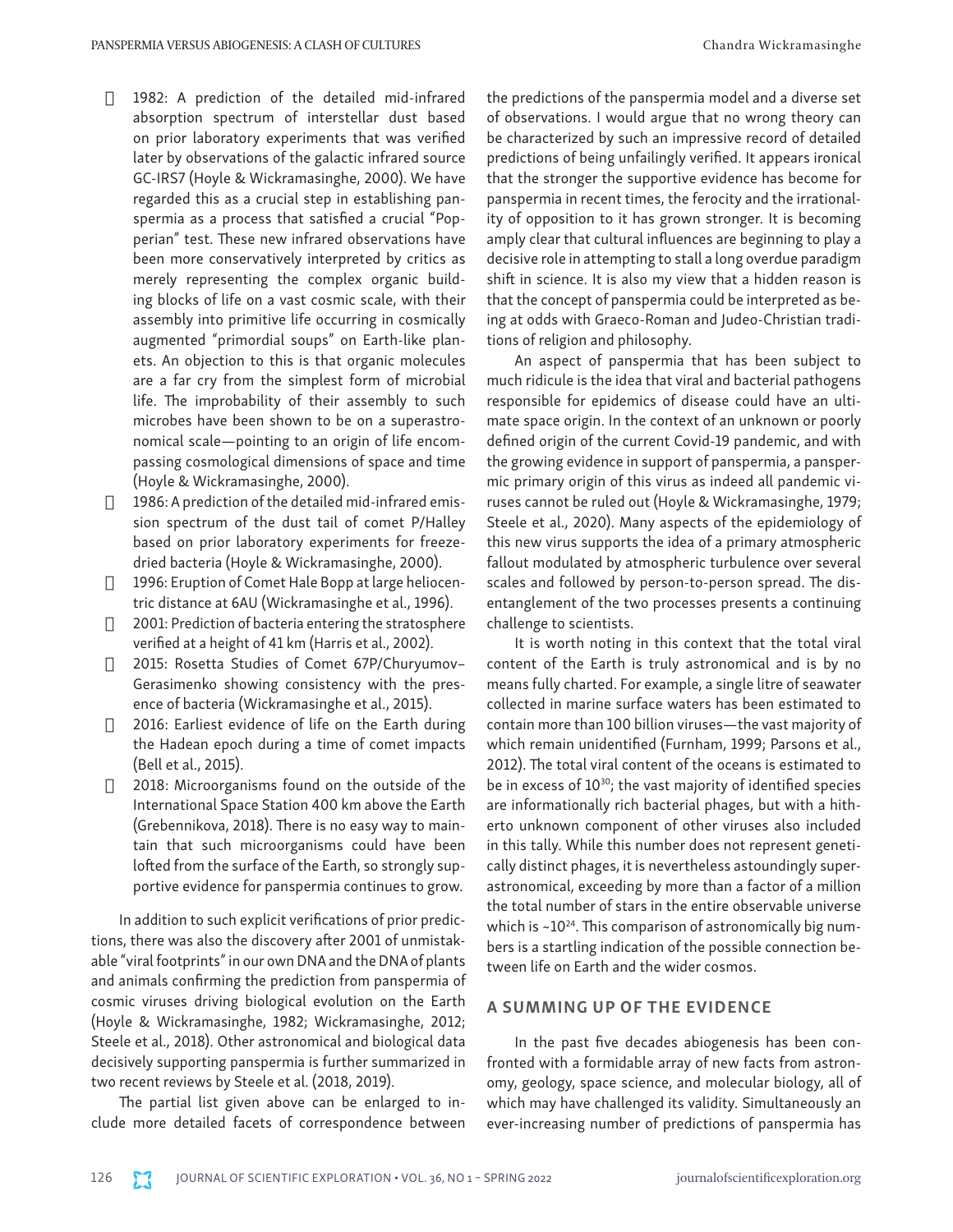come to be verified to an astounding degree of precision. Wrong theories do not perform in this way, so it soon became clear that panspermia's star was on the ascendant! The sociology of science now took over: The apparent triumphs of panspermia over rival Earth-centered models of life began to irritate an ever-increasing number of scientists. This was aggravated by the fact that all attempts to demonstrate the validity of Earth-bound abiogenesis in the most advanced laboratories in the world have consistently led to dismal failure (Deamer, 2012).

A decisive demonstration of ongoing panspermia is the only way to resolve the cultural impasse we have reached. Such an experiment is well within the range of our current technological capabilities although it lies outside the scope of individual enterprise by lone scientists or even small groups. In 2001 a group of us working with the Indian Space Research Organisation (ISRO) collected and analysed cometary material that reached a height of 41 km in the stratosphere and discovered evidence for 0.1 tonne of microbes reaching the Earth every single day (Harris et al., 2002). Repeating this experiment—collecting microbiota at 41 km or higher and searching for evidence of biological structures that have a characteristic non-terrestrial isotope signature is well within the technological capabilities of space agencies in 2022. The fact that this has not been done until now, or even planned for the foreseeable future, is an indication of hostility to the concept of panspermia in my view. For the exponents of spontaneous generation theory, the answer is deemed to be already known—so the general reaction is—why bother? This attitude might possibly buy time for a doomed theory, but the Universe will always have the last say!

The timeline of panspermia from its early roots in the Vedas through to Anaxagoras in the 5<sup>th</sup> century BCE and into modern times is sketched in Figure 1. The last phase following on from Arrhenius led up to the verification of predictions described earlier. As we have noted, this unfolding scientific drama summarized above, is well-documented in a large corpus of scientific papers and recent books to which reference has already been made.

#### FROM BIOLOGY TO COSMOLOGY

We have argued in earlier sections that panspermia is well within sight of being proved and will be possibly be proved beyond any doubt in the near future. Similarly, it could be shown that the spontaneous generation of life from non-living chemicals will be proved to be impossible and untenable—requiring the overcoming of a superastronomical information hurdle as we have noted earlier. So one might well ask: Where are we in the search for our ultimate origins? This question is intimately linked to cosmology—is the universe finite or infinite? If the latter is the answer, the information content of all life is an essential component of the Universe—dispersed as viruses and bacteria available for assembly on every habitable planetary body that forms within it.

In Vedic cosmology the universe is thought to be infinite in spatial extent and cyclic in time—strikingly reminiscent of the modern versions of oscillating universe models. In this context it is worth noting that the currently favored Big-Bang theory of the universe with an age of 13.83 billion years is by no means absolutely proven. The very recent discovery of a galaxy designated GN-z11 located at a distance of 13.4 billion light years (implying its formation just 420 million years after the posited Big-Bang origin of the universe) poses serious problems for the current consensus view of cosmology (Jiang et al., 2020). Similar problems for the Big-Bang cosmological model have been discussed over a period of some 3 decades by small group of dissenters including Fred Hoyle, Geoffrey Burbidge, and Jayant Narlikar (Hoyle et al., 2000).

Recently, Nobel Laureate Roger Penrose has joined a select group of dissenters who challenge the standard view of a unique Big-Bang origin of the universe 13.83 billion years ago (An et al., 2020). In a theory called the "conformal cyclic cosmology," Penrose postulates that the universe undergoes an infinite number of cycles in which the Big-Bang event 13.8 billion years ago is the most recent cycle, and of which we are a part (see Figure 2). In such a class of models the origin of life and the origin of the universe are inextricably intertwined.

As I have already mentioned, clinging to cultural norms and symbolism has been common throughout history and has pervaded diverse cultures. But when there is not a great deal that rests on such symbolism it is not a matter of much consequence. The worship of Athena, for instance, served to maintain the integrity and unity of the city states of classical Greece, and although this was of course thoroughly irrational, it clearly did not detract from glories and intellectual achievements that followed! Unfortunately, a great deal does, however, rest on the acceptance or otherwise of theories relating to life in the universe.

#### IMPLICATIONS AND APPLICATIONS

A critical analysis of the panspermia/abiogenesis debate in relation to a large and diverse body of data as it has evolved over several decades has shown the role of cultural filtering of evidence that has undoubtedly skewed public perceptions. A similar process occurs in other multidisciplinary areas of science, and it is necessary to be aware of this process to minimize damage and arrive at ultimate "truths."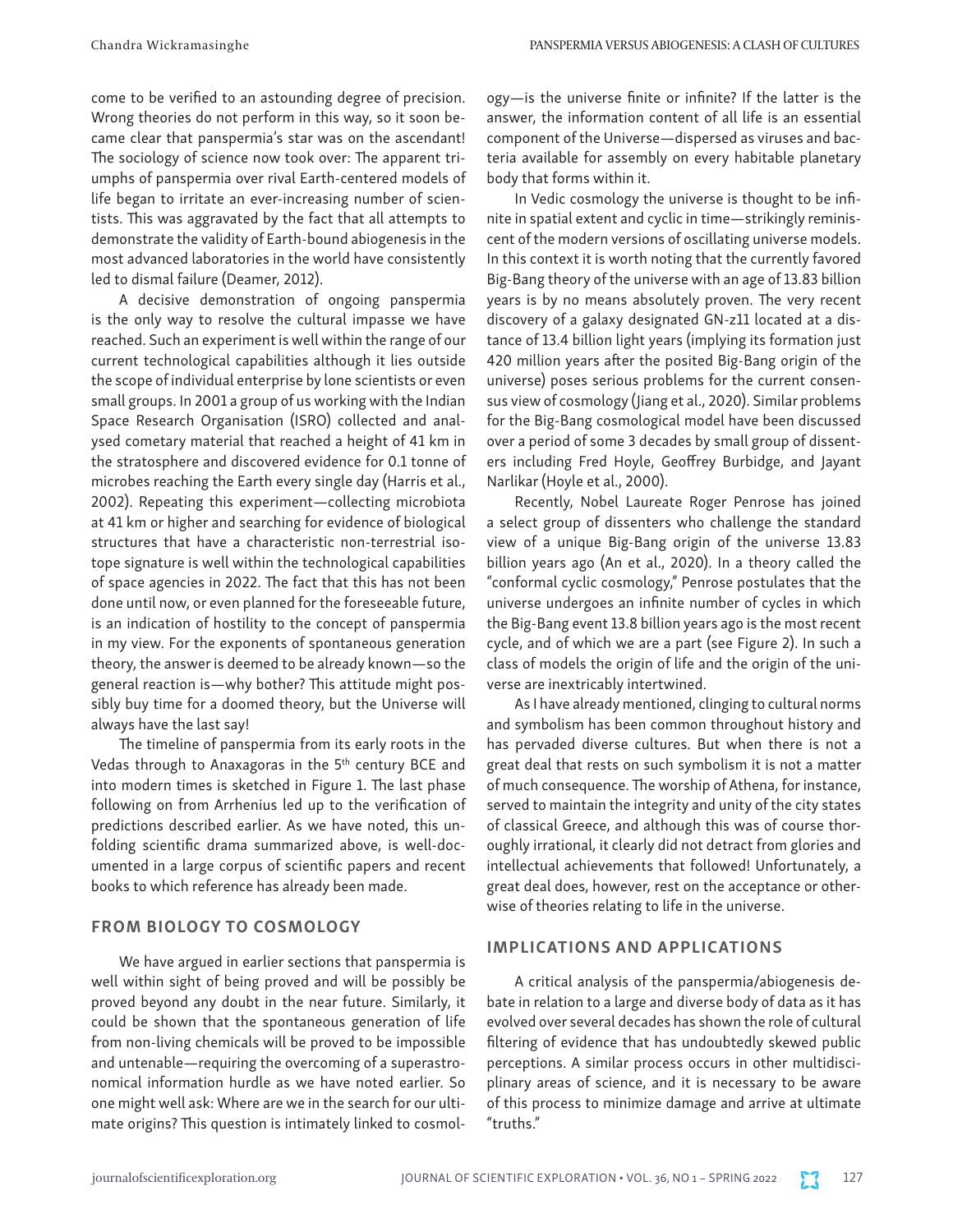

Figure 2. The most distant galaxy GN-z11 located at a distance of 13.4 billion light years from Earth challenges the consensus Big-Bang model of the universe.

# **REFERENCES**

- An, D., Meissner, K. A., Nurowski, P., & Penrose, R. (2020). Apparent evidence for Hawking points in the CMB Sky. <https://arxiv.org/abs/1808.01740>
- Arrhenius, S. (1908). *Worlds in the making*. Harper.
- Bell, E. A., Boehnke, P., Harrison, T., et al. (2015). Potentially biogenic carbon preserved in a 4.1 billion-year-old zircon. *Proceedings of the National Academy of Sciences, 112*(47), 14518–14521. https:/[/www.pnas.org/cgi/](http://www.pnas.org/cgi/doi/10.1073/pnas.1517557112) [doi/10.1073/pnas.1517557112](http://www.pnas.org/cgi/doi/10.1073/pnas.1517557112)
- Cajori, F. (1993). *A history of mathematical notations*. Dover.
- Deamer, D. (2012). First life: Discovering the connections between stars, cells, and how life began. University of California Press.
- Furnham, J. A. (1999). Marine viruses and their biogeochemical and ecological effects. *Nature, 399*(6736), 541–548.
- Grebennikova, T. V., et al. (2018). The DNA of bacteria of the World Ocean and the Earth in cosmic dust at the International Space Station. *The Scientific World Journal*. [https://www.hindawi.com/journals/](https://www.hindawi.com/journals/tswj/2018/7360147/)

# [tswj/2018/7360147/](https://www.hindawi.com/journals/tswj/2018/7360147/)

- Harris, M. J., Wickramasinghe, N. C., & Lloyd, D., et al. (2002). Detection of living cells in stratospheric samples. *Proceedings of the International Society for Optics and Photonics, 4495,* pp. 192–198. [https://spie.org/Publica](https://spie.org/Publications/Proceedings/Paper/10.1117/12.454758?SSO=1)[tions/Proceedings/Paper/10.1117/12.454758?SSO=1](https://spie.org/Publications/Proceedings/Paper/10.1117/12.454758?SSO=1)
- Hoyle, F., & Wickramasinghe, N. C. (1979). *Diseases from space*. J. M. Dent.
- Hoyle, F., & Wickramasinghe, N. C. (1982). Evolution from space. J. M. Dent.
- Hoyle, F., & Wickramasinghe, N. C. (2000). *Astronomical origins of life*. Kluwer.
- Hoyle, F., Burbidge, G., & Narlikar, J.V. (2000). *A different view of cosmology*. Cambridge University Press.
- Jiang, L., et al. (2020, December 14). Evidence for GN-z11 as a luminous galaxy at redshift 10.957. *Nature Astronomy*. [https://www.nature.com/articles/s41550-020-](https://www.nature.com/articles/s41550-020-01275-y) [01275-y](https://www.nature.com/articles/s41550-020-01275-y)
- Mansfeld, J. (1986). Ireneus and Hyppolytus report on Anaxagoras. *Die Voroskratiker II*. Griechisch-Deutsche.
- Merton, R. K. (1973). *The sociology of science*. University of Chicago Press.